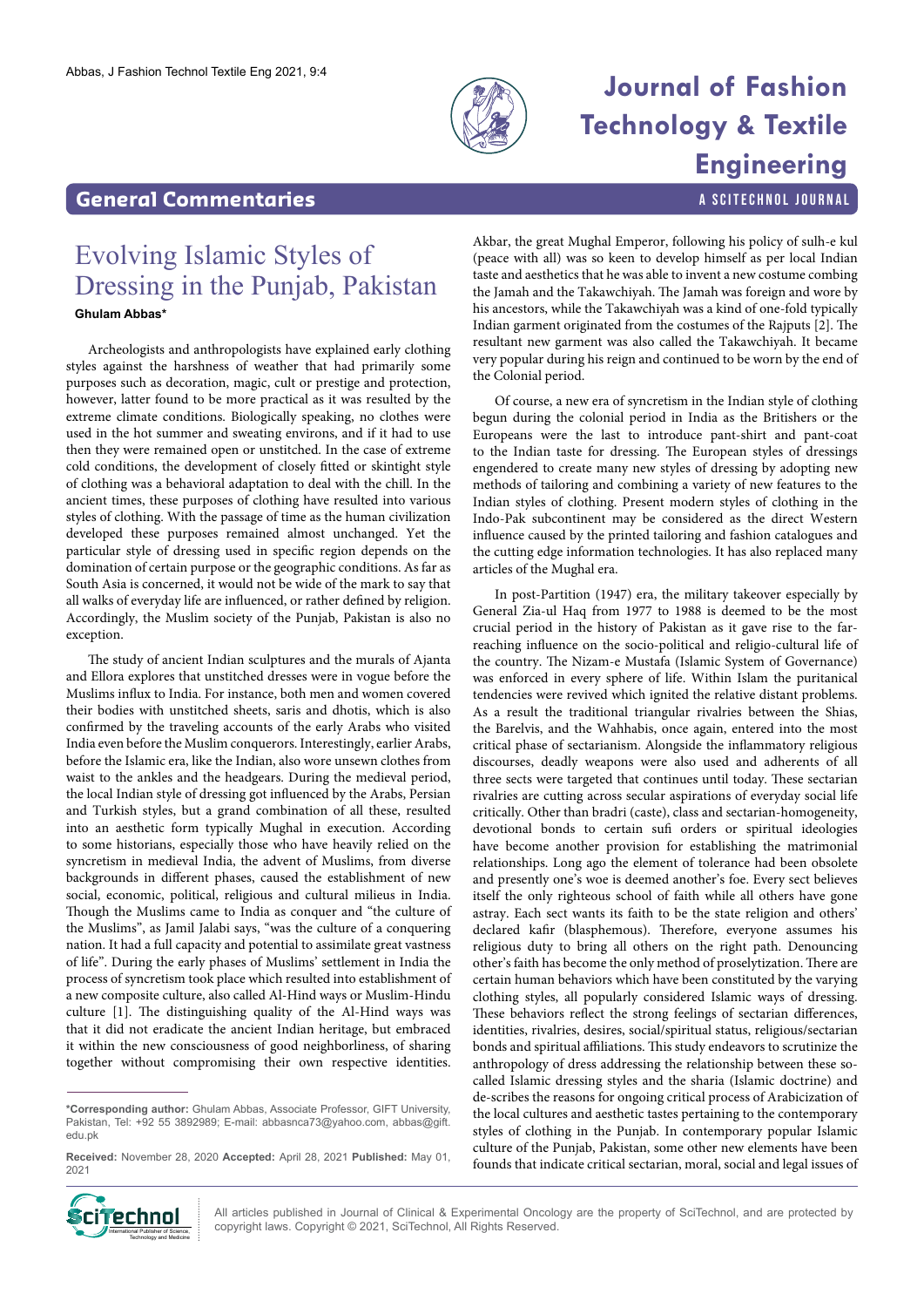the men's clothing as oppose to the recommendations of the sharia. Amongst these are the Tabligi Jamat, Dawat Islami, Sufi Barkat and Saifiya order, a popular fashion brand called J. by Junaid Jamshed, the tendency to wear the typical Arabic dresses, wearing shalwar qameez particularly on Friday, and a variety of head dresses used by Naat Khwans. Before we get on to describe these clothing behaviors, let me first explain briefly the Islamic ruling about the clothing.

These rivalries and identities may be viewed in the contemporary everyday visual culture of Pakistan, which suggest how the element of religiosity has been cultivated after 1980s. It reflects how sectarian differences and identities have operated at the social, cultural, political, and even individual levels. All three sects have developed exclusive textual and visual vocabularies incorporating emblems, visual signs, colors, slogans and particularly different styles of clothing as marks of their sectarian identities. Certain devotional affiliations especially with the varying sufi practices and ideologies are defining the critical religio-cultural and sectarian fabrics of the Islamic societies.

The Islam accords clear guidance about each and every aspect of life, even including matters of decency. Albeit Islam has no fixed standard of clothing or type of dress that Muslims must wear, yet there are minimum requirements that must be met. In other words, codes of conduct, specifically in terms of dress, are greatly relaxed when individuals are home and with their families. There are certain requirements which are supposed to be followed by both women and men Muslims when they appear in public, and not in the privacy of their own homes. Islamic ruling for women and men has been clearly explained in the Quran and in many ahadis (plr. of hadis meaning the tradition of the Prophet Muhammad). The question of women dressing in Islam is not new and has been hotly debated throughout the Islamic history. The accounts of theological arguments on the topic fill volumes of history and legal commentaries. However, this study is more concerned with the contemporary clothing styles of men in the Punjab.

According to the Islamic ruling, the intimate parts of the human body, especially men, must be covered by clothing. It is important to mention here that the fundamental requirements of the Muslim man's dress are similar to Muslim woman's clothing with the difference being mainly in degree. The Quran uses the words "awrah" which refers to the intimate parts of both men and women bodies that should be covered all times unless there is an expressed exception. On the basis of Quran and ahadis, it is unanimously agreed upon by the jurists that awrah for the woman is defined as the whole body except for the face and hands; however, for the man, it is defined as the area between the navel and the knees [3]. So following the definition of awrah, there are the basic requirements: man should fully cover his awrah; men's clothes should be loose enough so as not to describe what he is covering (his awrah); clothing should be thick enough in order to conceal the color of the skin or the parts required to be covered; dress should not be designed in a way to attract attention, and the basic rules of modesty and avoiding "show off" applies to all believers' men and women. Additionally, men's clothing should not be similar to the dress of nonbelievers and females, and it should not reflect the fame, pride and vanity as well. Let me now explain the contemporary varying Islamic styles of dressing in the Punjab and reasons for their immense popularity.

Tablighi Jamat is a 'Society for spreading faith'. It is strictly a non-political global missionary movement that focuses on urging Muslims to return to Practicing Islam, and particularly in matters of

ritual, dress, and personal behavior. It may be considered one of the most influential religious twentieth-century movements of Islam in India. The movement was founded in 1927 by Maulana Muhammad Ilyas al-Kandhlawi in Mewat province of India in accordance to the teachings and practices of the Prophet and his companions. Maulana put forward the slogan, 'Aye Musalmano! Musalman bano' (O Muslims! Become Muslims). Presently this movement has spread to 150 countries and has an active following estimated to be between 70 to 80 million devout followers. The teachings of Tablighi Jamat are expressed in 'Six Principles', Kalimah (Declaration), Salat (Prayer), Ilm-o zikr (Knowledge and remembrance of God), Ikram-e Muslim (Respect of Muslim), Ikhlas-e Niyyat (Sincerity of intention), Dawat-o Tabligh (Proselytization). The movement asks the Muslims at-large to spend their time and money in spiritual journeys called khurooj to seek religious knowledge or taleem and promote the faith. During these scheduled journeys – usually for a specified period of 4 months, 40 days, 10 days, or 3 days – members of each travelling group known as jamat learn the basic tenets of Islam from each other. The members of the Tablighi Jamat usually wear white Kurta, Shalwar with white Pagri. The kurta is a loose collarless long shirt with open sleeves while the Shalwar is a pair of loose, pleated trousers, usually tapering to narrow at the ankles. White is used for symbolizing the purity of the soul.

Other than politicians, many celebrities in Pakistan have also associated themselves with the Tablighi Jamat in which a number of Pakistani cricketers are incorporated. A well admired musician Junaid Jamshed was also reverted to Islam through the Jamat. Junaid Jamshed Khan was a Pakistani recording artist, television personality, fashion designer, occasional actor, singer-songwriter, and preacher. He was born in Karachi on September 3, 1964. He first gained nationwide prominence and international recognition as group 'Vital Signs' vocalist in 1987 with the album, Vital Signs 1. Soon after the commercial success of Vital Signs' in Pakistan's rock music industry, Junaid decided to release his solo albums. As a result, his first solo album, Junaid of Vital Signs, was released in 1994; however, his fourth and last solo album, Dil Ki Baat, in 2001, became highly successful in the country and gained a lot of public and media attention. In 2004, Junaid left both his engineering and music careers but, to supplement his income, he opened up the clothing store "J." (www.junaidjamshed. com) which has several outlets throughout the country and abroad. Afterwards, he focused on his religious activities for Islam and reciting naats (an epithet in which the Prophet Muhammad is praised) on TV and releasing them on CD's. Junaid died in an air crash when he was returning from a Tablighi Jamat mission in Chitral on December 7, 2016.

Alongside a wide range of outfits for men and women, J. is selling Khaadis (a form of Kurta-Shalwar). This product is targeting the religious people particularly those who belong to the puritanical faith called Wahhabis, Deobandis or Tablighis etc. Likewise, keeping in view the rocketing demand of the hajis (the person who performs haj), the Leisure Club, another fashion brand which was founded in 1997 by SEHAS LLC, has introduced the Haj Kurta. It is meant to be used by those Muslims who go to Saudi Arabia for the haj [4] or umrah (supplementary haj) purpose.

Dawat-e Islami (Invitation to Islam) is also a non-political and purely religious organization belongs to the Sunni Barelvi faith. This movement was founded by Indian religious scholar Arshad Al-Qadri in 1981. It is serving the Barelvis doubly; one, as to proselytize Muslims into pure Sunni Barelvi faith, and the second, to encounter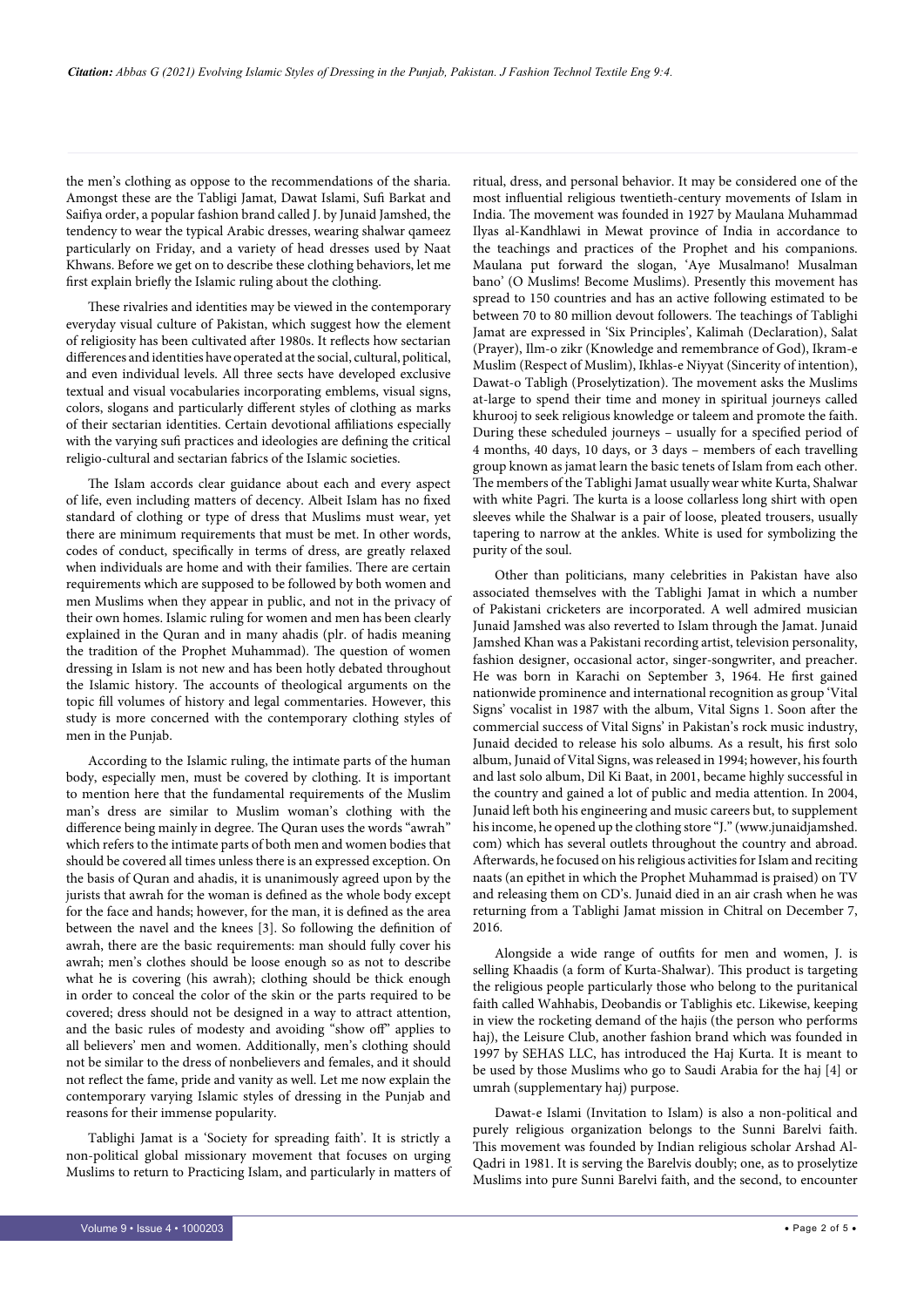and to save Barelvis from influences of the Tablighi Jamat. It also allows its adherents to follow the tradition of the Prophet. It was launched from Dar al-Ulum Amjadia Karachi and Muhammad Ilyas Attar Qadri was appointed its first Amir (commander). Today Dawat-e Islami seems to be very active and using the electronic media to achieve its required goals. Since 2009, it is running an independent Madni TV in order to project its message globally like QTV and a chain of Peace TV channels. Interestingly, organizational structure, the nature of its preaching activities and the methods to perform them is highly identical to the Tablighi Jamat ones. Even the clothing style of it followers is also the same. They use white kurta with open sleeves and baggy shalwar, but the color of the pagri will be green, inspired from the gumbad-e khizra or the green dome of the Prophet Muhammad's shrine at Medina.

Barkat Ali Ludhianvi is a sufi who belonged to the Qadariya spiritual order. He was born on 27 April, 1911 at Ludhiana, a city of the Eastern Punjab and was died on 26 January, 1997 at Faisalabad, a renowned city of the Western Punjab. His great-grandfather was also one of the great sufis of the Seventeenth century and popular with the title of Baba Dandu Shah. He is enshrined at the bank of the River Sutlej in Eastern Punjab. Earlier he was doing job in Indian Army, and after the Partition 1947, he migrated to Pakistan and got settled at Samundri, a small town of the district Faisalabad. He considered his migration for God and called himself mahajar il-Allah (immigrant of God). According to Sufi Barkat, he had to migrate forty-one times. He also assumed the title of dervish al-vora, a saint who has abandoned this material world. During his long journey of migration for God from 1947 to 1997, he was ridiculed, mocked and humiliated by the people from varying background such as landlord, policeman and shopkeeper etc. Such a negative behavior made him learned a lot. In 1957, he paid a visit to the shrine of Makhdoom Alauddin Ali Ahmed Sabir Kaliyar (1196-1291), nephew successor to Baba Farid (1188– 1280), and the first in the Sabiriya branch of the Chishtiya Order, at Kaliyar village, near Haridwar, India. Sufi Barkat gave his word to Makhdoom that he will renounce this world utterly for God. He promised to do three things for rest of his life as: 1) to praise God, 2) invitation to Islam, and 3) selfless serving to humanity. Apart from first two points which are purely of spiritual nature, in order to serve humanity he established a hospital called Darul Ehsan which is run on alms and donations received from his murids disciples or followers. He was so much committed to his cause that unlike the established sufi tradition of appointing khalifa (spiritual heir) he declared that "no one will be my khalifa; however, everyone who praise God, invite people towards Islam and serve poor people selflessly will be my khalifa." Barkat Ludhianvi authored more than four hundred books on various subjects incorporating religion, ethics and philosophy.

Most pictures of Sufi Barakat, made during the last decade of his life, may be seen dressed in khaki (dusty or earthy color) kurta and tehband/tehmad/dhoti. Interestingly, no collar or band round the neck is given to the kurta, rather unlike the sewing tradition it is halfsleeved that demonstrates the persona of purely a working person. He had a long and untrimmed beard and a khaki cap identical to the Nehru cap which is generally deemed as the hallmark of his followers at the level of visual. Sufi Barkat had a special relation with this earthy color as on one night, he saw the Bible covered in khaki clothe in his dream. For almost more than a decade he had been wearing khaki uniform as he had served the Indian Army till the Partition in 1947. However, according to Sufi Nazar Muhammad, one of his popular khalifas, who is also serving the humanity as per desires of his pir at Gujranwala, the typical style of the cap and the khaki color emblematically differentiate the followers/disciples of Sufi Barkat amongst many others dressed in a variety of colors and varying styles of clothing.

Pir Saif ul Rehman Mubarak established a new sufi order called Saifiya in Khyber Pakhtunkhwah and Punjab provinces. In fact Pir was born on Monday, 10 August, 1925, in a village of Urchi, also known as Baba Kuli, 20 Kilometers in the south of Jalalabad, Afghanistan. He received his early education of the Quran from his father Qari Sarfraz Khan, but was able to memorize only a few chapters of the Holy Book. He was only 13 years old when his mother died. His father took him to Sheikh Khwaja Shah Rasul Taliqani, who belonged to the Naqshbandiya order of sufis. There Pir Mubarak set out on his spiritual journey at very young age. It was his first beyat (allegiance) at the hand of Shah Rasul. After the death of the Sheikh in 1968, following the advice of his murshid (spiritual director) he joined the spiritual company of Muhammad Hashim Simingani for his second beyat. Shah Rasul forecasted about the future fortune of Pir Mubarak and said that this boy will be the sultan (king) of all auliya (saints) of his time.He also studied the science of Islamic law and jurisprudence, hadis and the legal commentary of the Quran from a number of great teachers.

During the regime of Dr Najib (r. 1987-1992) when the socialists domination over Islamists engendered a kind of civil war throughout the Afghan territories, the Pir Mubarak, in 1987, decided to migrate to a Pir Sabaq, a small town of the district of Nowshehra, Pakistan. He stayed there for three years with Maulana Abdul Salam and started to invite people to the God. Later he shifted to Khajuri near a popular Barah Market in the suburbs of Peshawar, where he built a complex, comprising a mosque, a madrassa (seminary) and a sufi khanqah. His style of preaching Islam and to rejuvenate the Sharia (Islamic doctrine) was quite identical to the Sheikh Ahmed Sirhindi (1564-1624), a popular sufi of the puritanical Naqshbandiya order in India, who was an ardent exponent of the sufi philosophy of wahdat al-shuhud (the Unity of Appearance). Apart from Naqshbandiya, Pir Mubarak would also boast to have received the spiritual training indirectly or directly in the renowned Mujaddadiya, Chishtiya, Qadariya and Suhrawardiya sufi orders, yet he never mentioned his teachers particularly for this purpose. He also used the title Imam-e Khurasan (the Leader of Khurasan), although it is difficult to prove any geographic or spiritual relations of Pir Mubarak and the particular region of Khurasan. Finally he moved to Lahore in 2006 and dwelled there till his death on Sunday, 27 June, 2010. He had seven marriages during his life time, out of which he had four wives alive at the time of his death at the ripe old age of 85. He left thirteen sons and four daughters amongst his descendants. His eldest son Muhammad Saeed Haideri Al-Saifi became his gadi nasheen (spiritual heir), and the rest all are engaged in certain capacities to run the routine operations of the khanqah (convent), mosque and madrassah.

Once he said, my message to my disciples, friends and youth is that the success in this world and the hereafter depends upon the following of the sharia and the slavery of the Prophet Muhammad. Who will adapt the sharia, would be successful, and the deprived one will remain unfortunate. I have endeavored to cast my youth and disciples out of the mould of Islam. I believe that God will treat me in a good manner.

In an interview with Malik Mehboobul Rasul Qadri, Pir Mubarak answered the question regarding the significance of amama as, "the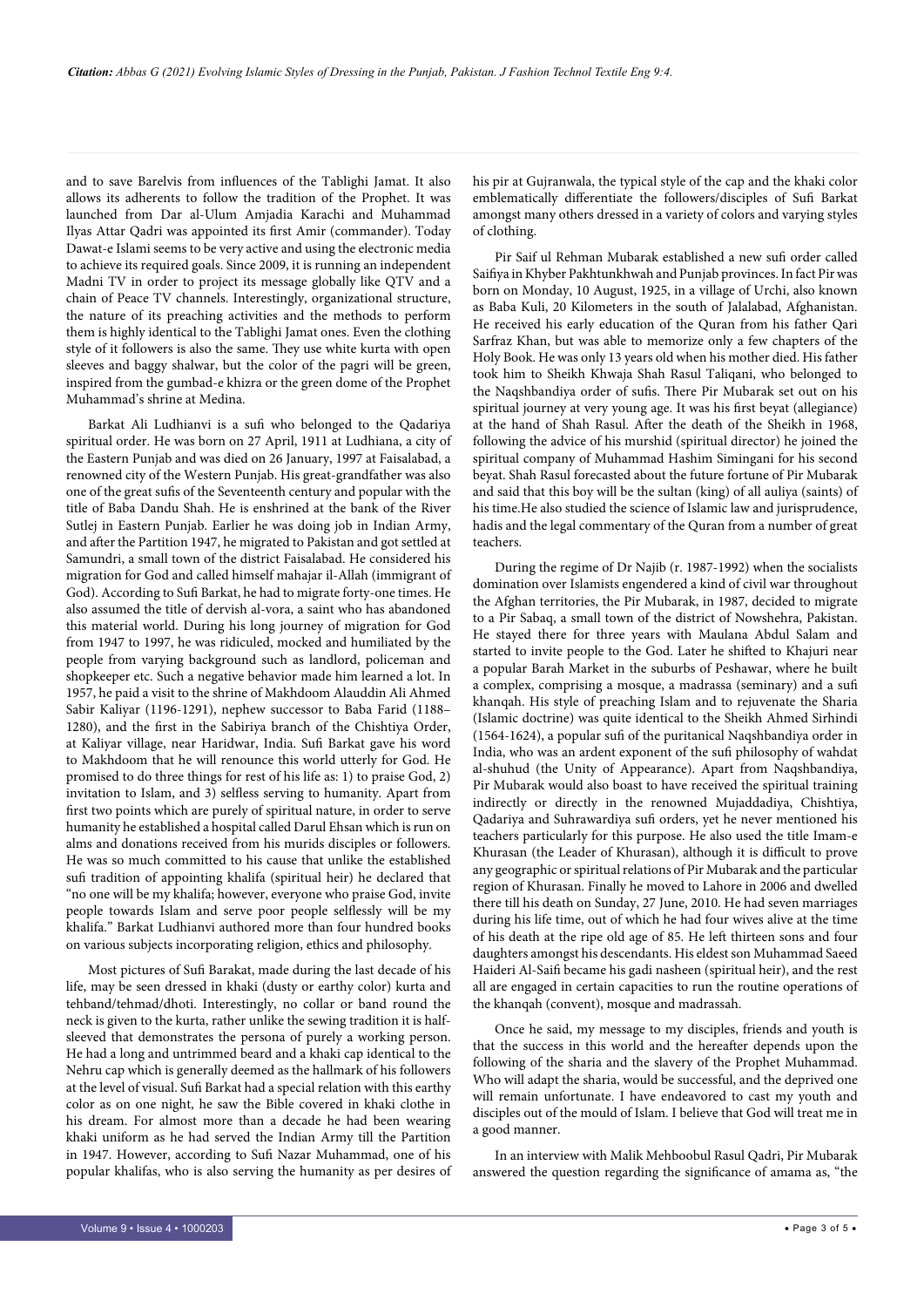use of amama is quite an act of following the sunnat (the tradition of the Prophet), and the performing only one namaz (prayer) with amama is better than the seventy prayers said without amama. The present era is full of seditions for the ummat (Muslim nation), and to revive one tradition of the Prophet may reward you more than even one hundred martyrs. This cap-cum-amama is generally considered to be the symbolic headgear of the followers of the Saifiya order. Indeed it is the Shia amama ties around the Turkish cap. However, a particular form of amama tied without any cap is mostly used by the Iranian or Isna Ashari Shia Ulema. Muhammad Tahir-ul Qadri, founder of Tehrik Minhajul Quran [5] and a well known religious scholar who belong to the Sunni Barelvi faith, is popular for using the Turkish cap.

The tradition of securing sectarian identity through apparels is not new. This tradition may be traced back to the "Ganga Jamni Tehzeeb".

The tendency of wearing the Arab dresses especially on the Milad occasion is an important feature of the Milad celebrations in Muslim South Asia. Though this tendency is not new and goes back to 1950s when the processionists used to put on Arab dresses. This practice was common in Lahore, Delhi and Mumbai though it was restricted to the children; however, presently this propensity is growing steadily in adults. The increasing popularity of this new trend may be ascribed to the popular Pakistani naat-khwans, liberal South Asian cultural ethos, the orthodox puritanical sects, and media for the fashioning of Arab culture in the region.

According to the recent developments in modern naat-khwani, Abdul Rauf Rufi a well-known Pakistani naat-khwan, was the first appeared in the traditional Arabic men dress called thawb/ dishdasha, probably in late 1990s. Later, it became a tradition to wear the Arab dress by many Pakistani naat-khwans to give Arabic look to their spectators. This practice of wearing Arab dress is common amongst both Barelvis and the Wahhabis. Earlier Arab dress was used occasionally but the present days this propensity is becoming an everyday practice. In the age of globalization, when there are so many sources available, these naat-khwans become the ideals in the popular devotionalism. Amazingly, to give respect and cherish other's religious and cultural traditions has been one of the South Asian cultural practices. In some ways, either soft feelings for the ethnic cultures or emotional religious association of the Muslims of South Asia with the Arab world, as it is the land where Islam was originated, may have played a role in fashioning the Arab dresses.

As per practice of the Milad processions in South Asia, children (only boys) would be sitting on the carriage and enjoying overwhelmingly. Boys would clad in a complete traditional Arabic men dress called thawb/dishdasha, and keffiyeh on heads. Some would be riding on camels and looked extremely thrilled. They would be hiring camels especially for this occasion, following the tradition of the procession. Camel has certain symbolic value in the Milad processions as per its relevance to the Arab cultures. It is said that according to the Arab cultural tradition, after the birth of the Prophet – newly-born baby was sent with Halima – for early fostering. She was riding on a she-camel and took the baby to her home in the suburbs of Makkah. Although, riding on camel is invariably cherished by children, but it reflects, somehow, an aspect of dramatization at the level of performance and spectacle. It may be related with the performances of Ramlila or Krishnlila, but simultaneously, it could also be distinguished from the Hindu religious performances, where human beings can become God, unlike Islam. In a way it becomes a kind of mobile theatre which required a wide arena, may be a city or some part of it. Despite the Ramlila or Krishnlila performances in India, which is the birthplace of Hinduism, the performance of Islamic content in a different context denotes the Arabicization or Islamicization of the local cultures. This re-enactment of religious content per se resonate certain human desires of becoming a deity or a part of divine anecdote.

This occasional style of Arabic dressing is becoming a common everyday style of clothing in Punjab. A couple of months ago, I came across a person Hafiz Zain Riaz who belongs to the Wahhabi faith and he is a Imam masjid. He had put on ghatrah and aqqal, a purely Arabic headdress, with the local kurta and shalwar. This Wahhabi intention also represents the ambitions of religio-cultural school of Arab nationalism that "regards Islam as a vital part of the Arab national heritage" and believes: "in modern times, Arab could further contribute to world civilization by striving for freedom, unity and socialism"[6]. Apparently, the Wahhabism is destined to serve Arab national concerns and to subvert the Sufism, Barelviism and Shiism, the custodians of the syncretic values that developed under the notions of rawadari (tolerance) in the Subcontinent. The Wahhabi project of Arabacization of the local Islamic cultures. It endeavors to the replacement of certain Perso-Islamic, Indo-Islamic aesthetics and local expressions, which have been developed into popular Islamic culture and vernaculars over the practice of centuries in the Subcontinent. For example, the replacement of the local forms of burqa and rab or khuda with the Arabic abaya [7] and Allah [8] respectively, clearly shows the elimination of the liberal values of local Islamic cultures and Perso-Islamic aesthetics, which have been cherished and cultivated after a long and historic process of cultural synctretism.

The act of putting topi (caps) on heads is not peculiar to any occasion, and may also be observed throughout the year. In my discussions, as gleaned from different Muslim students at JNU, wearing a cap is the common practice among Muslims across the country that differentiates them visually from all others in India. Similarly, the use of burqa is also getting popular among their female counterpart. Apart from the Islamic ruling, it is also a point of distinction among all other women in public sphere. As pointed out by the visual marker of difference fall under the acts of "showing" and "seeing"[9], whereby the topi, the beard and the burqa explicitly demonstrate their desires to be seen as "a Muslim" in public spaces. It is also confirmed by the popular Sachar Committee Report in which all three symbols are declared as "Markers of Muslim Identity"[10] in India. The use of topi is another point of distinction between the Indian and Pakistani Muslims. In Pakistan, Muslims wear topi only when they have to say prayer.

Considering the significance of visual, mostly naat-khwans love to have their photographs published on mahafil posters and their own business cards. These photographic representations manifest beards of varying length and styles, sometimes, dyed in varying shades of brown, black and red! According to the Islamic doctrine, having beard on the face is sunnat (lawful as per tradition of the Prophet). Popularly it is considered as an emblem of a true momin (faithful) and enhances the character of a pious Muslim. A variety of headgears is also revealed e.g. sindhi topi (traditional cap from Sindh), amama (Arabic turban), kulah (a Persian style cap within a coronet) and other highly embellished headdresses (in which some designs are specific to the northern-areas of Pakistan). These headdresses signify